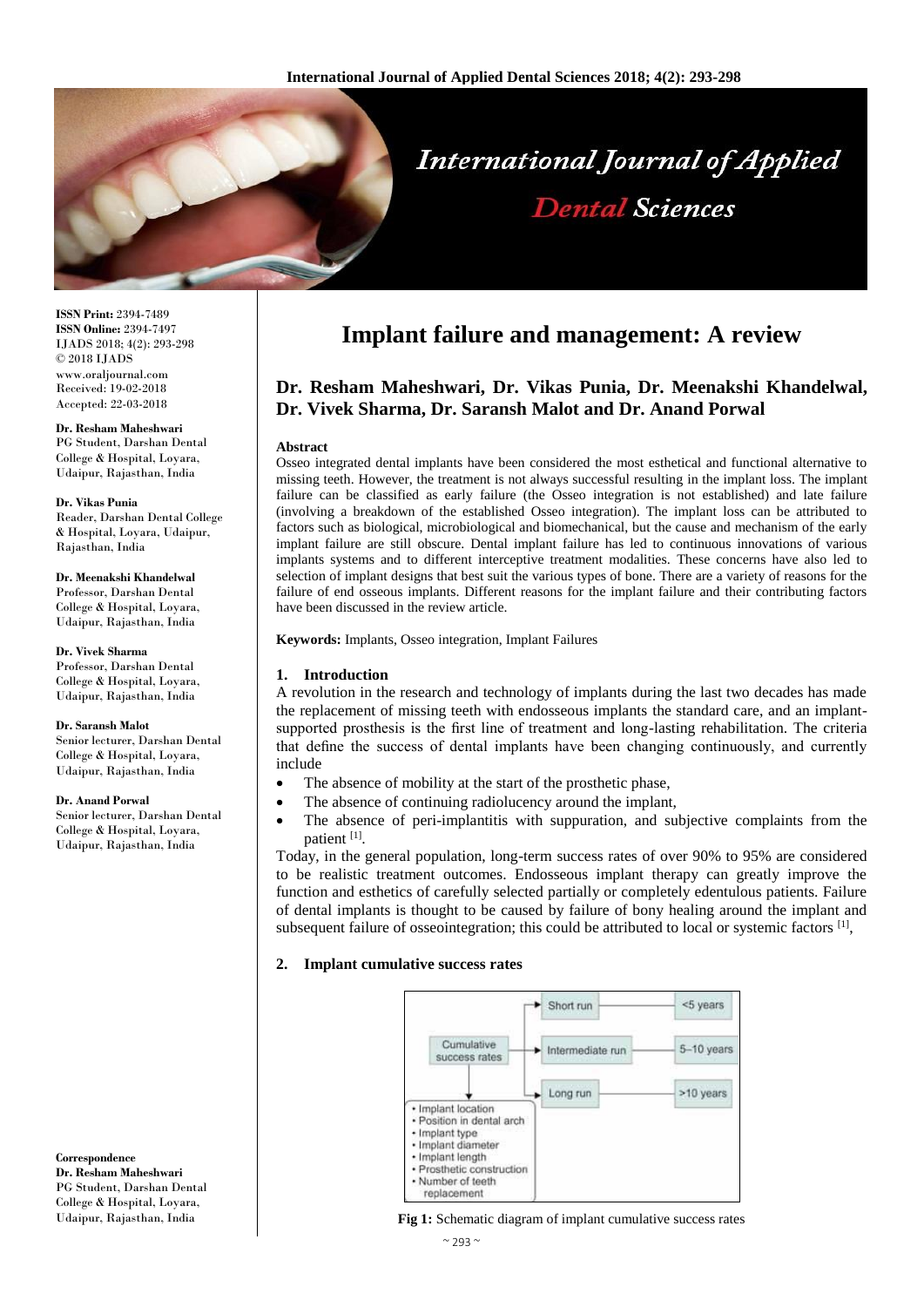International Journal of Applied Dental Sciences

Criteria are required for the definition of implant success vs loosening or failure. Various criteria have been proposed for the evaluation of implant success  $[1-3]$ . Cumulative success rates of dental implants are evaluated in years and are affected by many factors <sup>[4]</sup>. These include implant location in the upper or lower jaw and its position in the dental arch, implant type, diameter and length, prosthetic construction, and whether they are used for single tooth replacement or in an edentulous month [5].

# **3. Classification of implant failure**

# **3.1 According to Askary** *et al.*

- Ailing implant: Implants exhibiting soft tissue problems exclusively are classified as ailing and have a more favourable prognosis.
- Failing implant: An implant that is progressively losing its bone anchorage, but is still clinically stable, can be defined as failing
- Failed implant: Implant with mobility excessive bone loss  $($ >70%) not amenable to treatment are failed implant  $[1]$

# **A. According to etiology**

- Host factor
- Surgical factor
- Implant selection factor
- Restorative factor

# **B. According to condition**

- Ailing Implant
- Failing Implant
- Failed Implant

# **C. According to timing of failure**

- Before stage II
- After stage II
- After restoration

# **D. According to failure mode**

- Lack of osseointegration
- Unacceptable aesthetics
- Functional problems
- Psychological problems

# **E. According to supporting tissue type**

- Soft tissue loss
- Bone loss
- Combination

# **F. According to origin**

- Peri implantitis
- Retrograde Peri implantitis

# **G. According to the condition of failure**

Clinical and radiographic status

**4. Parameters used for evaluating failing/failed implants** While it is possible to clearly differentiate between a successful and a failed implant, it still remains difficult to identify failing implants. The parameters which have been employed clinically to evaluate implant conditions were discussed by Esposito *et al*, with the attempt to identify the most reliable ones <sup>[6]</sup>. The ideal parameter for monitoring implant conditions should be sensitive enough to distinguish early signs of implant failure. The following parameters have,

therefore, been proposed.

### **4.1. Clinical Signs of Early/Late Infection**

A progressive marginal infection can lead to implant failure. However, clinical signs of infection, such as hyperplastic soft tissues, suppuration (spontaneous, on probing or under pressure), swelling, fistulation, color changes of the marginal peri-implant tissues, etc., are signs which call for intervention. In the absence of mobility and radiographic changes, these signs indicate more a complication (amenable to treatment) than a failure  $[6]$  bleeding on.

# **4.2. Probing**

Bleeding on probing has been employed to measure peri-implant tissue conditions. However, recent findings suggest that it cannot be used to discriminate between a healthy or diseased peri-implant state and it does not have a scientific support [6].

# **4.3. Probing Depths**

Probing depths around teeth is an excellent proven means to assess the past and present health of natural teeth, but it may be of little diagnostic value, unless accompanied by signs (e.g. radiographic radiolucencies, purulent exudate, bleeding) and/or symptoms (e.g. discomfort, pain). The benefit of probing the implant sulcus has been challenged in the literature, because sound scientific criteria are lacking. Increasing probing depths over time may indicate bone loss, but not necessarily indicate disease for an endosteal implant. Sulcus depths greater than 5 to 6 mm around implants have a greater incidence of anaerobic bacteria and may require intervention in the presence of inflammation or exudate (e.g. surgery, antibiotic regimens). Probing not only measures pocket depth, but also reveals tissue consistency, bleeding, and the presence of exudates.

# **4.4 Pain or Sensitivity**

Subjective findings of pain or tenderness associated with an implant body are more difficult to assess than these conditions with natural teeth. Once the implant has achieved primary healing, absence of pain under vertical or horizontal forces is a primary subjective criterion. Pain should not be associated with the implant after healing. When present, it is more often an improper fitting prosthetic component, or pressure on the soft tissue from the prosthesis. Percussion and forces up to 500gm (1.2 psi) may be used clinically to evaluate implant pain or discomfort. Pain during function from an implant body is a subjective criterion that places the implant in the failure category.

# **4.5. Clinical Discernible Mobility**

Mobility is always a clear sign of failure. Once the clinician has distinguished between the mobility of a poorly connected abutment and the mobility of the underlying implant, the implant must be suspected to be surrounded by a fibrous tissue capsule. Occasionally, clinically discer-nible mobility can be present without distinct radio- graphic bone changes. Therefore, mobility is the cardinal sign of implant failure [6].

### **4.6. Radiographic Signs of Failure**

There seems to be unanimous consensus that progressive marginal bone loss is a pathological sign, which can lead to implant failure. Adell *et al* determined that the mean bone loss for Branemark osseointegrated implants is 1.5 mm for the first year, followed by a mean bone loss of 0.1 mm per year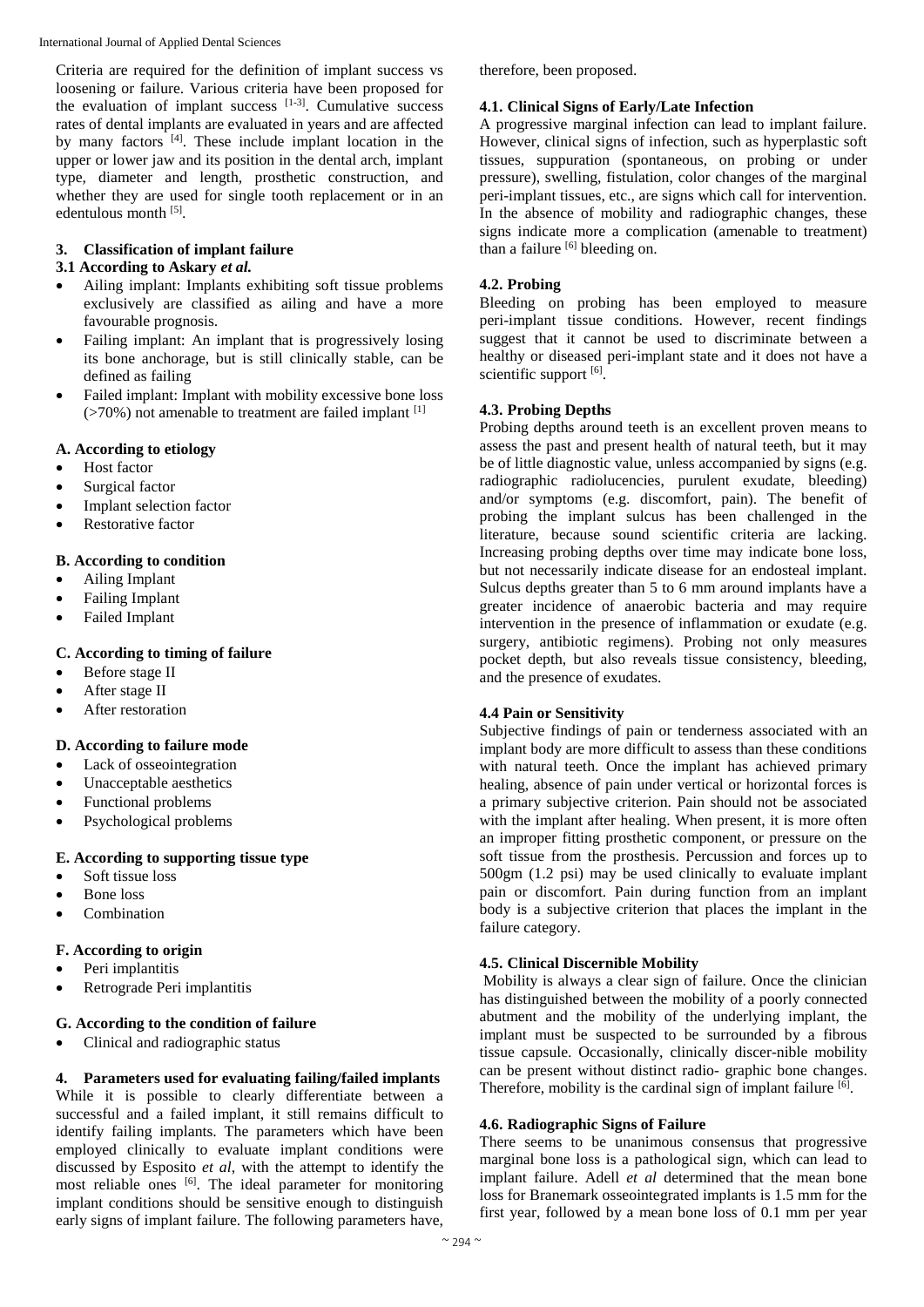International Journal of Applied Dental Sciences

[1]. This value was confirmed by Cox and Zarb with their 3-year report showing a mean bone loss of 1.6 mm for the first year and a mean of  $0.13$  mm in subsequent years  $[11]$ . There can be two well-distinct radiographic pictures: a thin peri-fixtural radiolucency surrounding the entire implant, suggesting the absence of a direct bone-implant contact and possibly a loss of stability, and an increased marginal bone loss. Since, the distinction between the two radiographic pictures is not always clear, when a suspected peri-fixtural radiolucency or excessive marginal bone loss is observed, it is recommended to remove the prosthetic construction and cheek the implants for stability.

### **4.7. Dull Sound at Percussion**

It has been suggested that a subdued sound upon percus-sion is indicative of soft tissue encapsulation, whereas a clear crystallization sound indicates successful osseointe-gration.<sup>6</sup> although it is a rather subjective test without a solid scientific background, it can provide a useful indication to the examiner.

# **5. Stages of implant failure**

Many causes have been studied on the subject of implant failures. Implant failure can occur at any time during treatment and subsequently when the implant is in function. So, according to timing of failure it can be

- Before stage II (after surgery)
- At stage II (with healing head and/or abutment insertion)
- After restoration [7]

# **5.1. Before stage II**

It usually occurs as a result of Implant misplacement, that is, placement of the implant in an infected socket, pathological lesion, or immature bone previously augmented or placement of a contaminated implant in the osteotomy, infection or soft tissue complications.



Fig 2: Exposure of left implant and soft tissue inflammation overlying the right implant.

The failed dental implant may appear to be an exfoliating fixture accompanied by purulent exudates. In this particular situation, it starts first with exposure of the cover screw, which when palpated with a light touch of a probe on top of the screw, reveals a sinking or damping movement due to the fibrous tissues and the infection surrounding the fixture. It may terminate with exfoliation of the fixture in 10 days to 2 months from the time of fixture placement [7].

### **5.2. At stage II**

Implants can fail at the second stage of surgery, during healing or head placement, at abutment connection, and before prosthetic placement. This could be due to excessive torquing during abutment connection when inserted into grafted bone. It probably happens because of an insufficient

bone contact surface area with the implant and possibly because of poor surface treatment of the fixture [1].

A contaminated implant may stay in a dormant condition until torque is applied to the cover screw. Then it comes out because of lack of integration, which can result from the implant being placed in a wide osteotomy, the implant being loaded before the recommended time, or traumatic placement of the implant. It cannot be considered an early failure because it is not early enough, and it is not a late failure because it happened before prosthetic placement [7].

# **5.3. After restoration**

This particular timing of failure is most common. It starts after an integrated implant is loaded and leads up to the point of discovery of the failure. The most common cause is occlusal trauma. It has its own clinical manifestations, known as peri implantitis [7].

#### **6. Risk factors for dental implants 6.1. Dentist-related Risk Factors 6.1.1 Preoperative Factors**

Various radiographic methods have been used for the diagnostic evaluation of bone quality and quantity as well as treatment planning, which include periapical radiographs, the panoramic radiographs, computed tomography, and magnetic resonance imaging [8]. The relationship between dental implant failure and irradiated patients is not clear. Irradiation for the treatment of oral cancer does not seem to reduce the survival rate of implants as compared with those placed in the non-irradiated jaw. The main problem with irradiated patients is decreased salivary flow, the liability for infection because of decreased blood flow and the possibility of osteoradionecrosis. The complication of radiation starts when the dose exceeds 64 Gy. If it does not exceed the limit, then complications are expected  $[7, 8]$ .



**Fig 3:** Exposure to radiation

# **6.1.2 Peroperative Factors**

There are various factors which lead to implant failure during implant placement

- Severe angulations
- Lack of initial stabilization
- Impaired healing
- Overheating the bone
- Minimal space between the implants
- Placing implant in immature bone
- Placement in infected socket

# **6.1.3. Postoperative Factors**

Improper design and guidance of the crown contribute to failure. Too high a cusp or too high an occlusal alignment can increase occlusal loading to an unacceptable level. The crown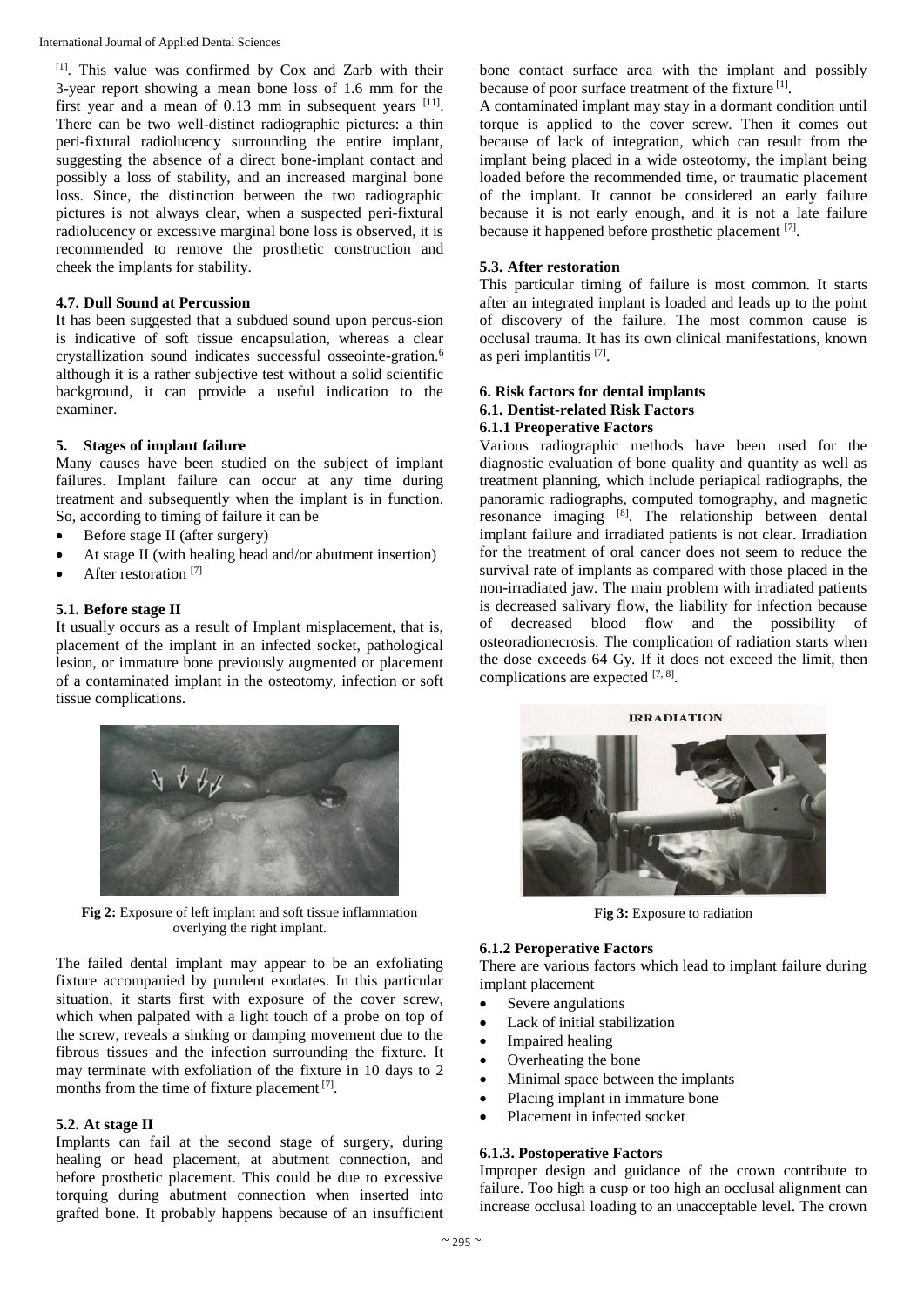International Journal of Applied Dental Sciences

can also contribute to too-wide contact between the counter tooth and the implant, which leads to high occlusal load of the implant in bone. Occlusal forces contribute to implant fractures and peri-implant bone fractures. Crown width, cusp height, guidance, and occlusal alignment can all be used to control occlusal forces [9].

#### **6.2 Implant-related Risk Factors**

Dental Implant Material and Surface Characteristics. The ideal dental implant material should be:

(1) biocompatible, (2) of appropriate rigidity for prosthetic function, (3) intimately adaptable to both bone and gingiva surrounding the implant, (4) functionally able to dissipate forces resulting from occlusal load on the prostheses supported by the implant to the underlying bone, and  $(5)$ resistant to the large and diverse periimplant microbial load [10]. Use of bioincompatible implant materials leads to implant failure initiated by adverse host tissue responses  $[11]$ . The implant surface coatings comprise titanium oxide (TiO2) coating, ceramic coating, or diamond coating  $[11, 12]$ . Biodegradable ceramic coating may have the best future prospects. Most dental implant materials presently used in clinics are quite biocompatible in human tissues in their specific dental application. They are usually made of titanium, titanium-aluminumvanadium (Ti-6Al-4V), cobalt-chromiummolybdenum, and more rarely of other alloys [13, 14]. Dental implant materials have been remarkably improved in the past half century to me*et al*l kinds of demands. However, research and development are needed to develop even more biocompatible and functional materials to prevent implant failures and to prolong implant life in service [15, 16].

### **6.3. Host-related Factors**

Host-related factors can be divided into local and systemic risk (prognostic) factors.

# **6.3.1 Local Risk Factors**

### **Bone quality and quantity**

The most important local patient factor for successful implant treatment is the quality and quantity of bone available at the implant site. Patients with low quantity and low density of bone were at highest risk for implant loss. Jaffin and Berman [17], in their 5-year analysis, reported that as many as 35% of all implant failures occurred in type IV bone due to its thin cortex, poor medullary strength, and low trabecular density. Systemic osteoporosis has also been mentioned as a possible risk factor for osseointegration failure. In the study conducted by Dao *et al*, local rather than systemic bone density seemed to be the predominant factor  $[18]$ .

### **Irradiated bone**

Implants can be used to provide anchorage for craniofacial prostheses. Radiotherapy in combination with surgical excision is the treatment generally employed for malignant tumors in that region, and osteoradionecrosis is one of the oral effects of radiation therapy. Although radiation therapy is not an absolute contraindication to implant treatment, the reported success rate is only about 70%. Long-term studies are limited, but Jacobsson *et al* showed increasing implant loss over time [19] .

### **Biomechanical occlusal loading**

Even well-performed and optimally occlusally restored dental implants tend to lead to peri-implant bone loss. Dental implants lack the stress receptors located in the tensional periodontal ligament tissue in natural teeth, and their stomatognathic sensor system is less sensitive than that of healthy teeth <sup>[20]</sup>. Therefore, due to non-optimal load protection and forceabsorbing and distributing systems, a dental implant is subjected to implant micromotion ranging from 50 to 150 micrometers  $[21]$ . It has been concluded that occlusal loading strains the hard peri-implant bone because implants lack the protective periodontal ligament system.

#### **Smoking as a Risk Factor for Implant Failure**

Studies suggest that smokers have an increased prevalence of periodontal diseases, tooth loss and oral cancer  $[22]$ . There are several studies associating implant failures with smoking [22-25]. Bain and Moy suggested that smoking caused both systemic and local injury to the tissues and is a common contributor to decrease tissue oxygenation, which negatively affects wound healing  $[26]$ . Nicotine, presenting the main element of cigarette, reduces proliferation of red blood cells (RBCs), macrophages, and fibroblast, which are the main element of healing  $[26]$ . With only few studies failing to establish a significant result on the smoking effects on implants, Studies suggest smoking as the factor associated with complications like marginal bone loss, peri-implantitis, bone quality, and quantity, which in turn affect the implant success rate. In fact, success rate of dental implant is found to be twice in nonsmokers as compared to smokers and that too maxillary implant is more affected [26].

### **Para-functional Habits and Bruxism**

Para-functional habits and bruxism are very common occlusal diseases. Heavy occlusal forces constitute a risk factor for loosening of dental implants. Metal fatigue and implant fractures occur more frequently in these patients than in controls [27]. More than 77% of all implant fractures have been reported to occur in patients who have signs and a history of chronic bruxism [28]. Para-functional habits are also related to increased peri-implant bone loss [29] .

### **6.3.2 Systemic Factors**

Systemic factors affect both the quality and quantity of bone, which constitute important prognostic factors for dental implant survival. These systemic factors comprise poorly controlled diabetes, osteoporosis, osteomalacia, irradiation and medications<sup>[30]</sup>.

### **Diabetes Mellitus**

Diabetic lesions involve bone, gingival, and vascular tissues [30]. The disease is thought to suppress collagen synthesis, and it increases the expression of MMPs. Most studies of diabetic lesions have been focused on periodontitis, diabetes mellitus has also been considered a risk factor and occasionally even a contraindication for performing dental implantations. Recently, it has been reported that dental implants in diabetes are successful, at least in the short-term [31].

#### **Osteoporosis**

Osteoporosis is a very common disease, with the number of elderly people affected increasing. The main pathological features of osteoporosis are low bone mass and a micro architectural deterioration of bone leading to fragility, and then to an increased fracture risk. The multiple pathogenic factors related to osteoporosis comprise genetic predisposition and subtle alterations in systemic and local hormones, together with environmental influences [32]. Both the maxilla and mandible can be affected by osteoporosis, which has been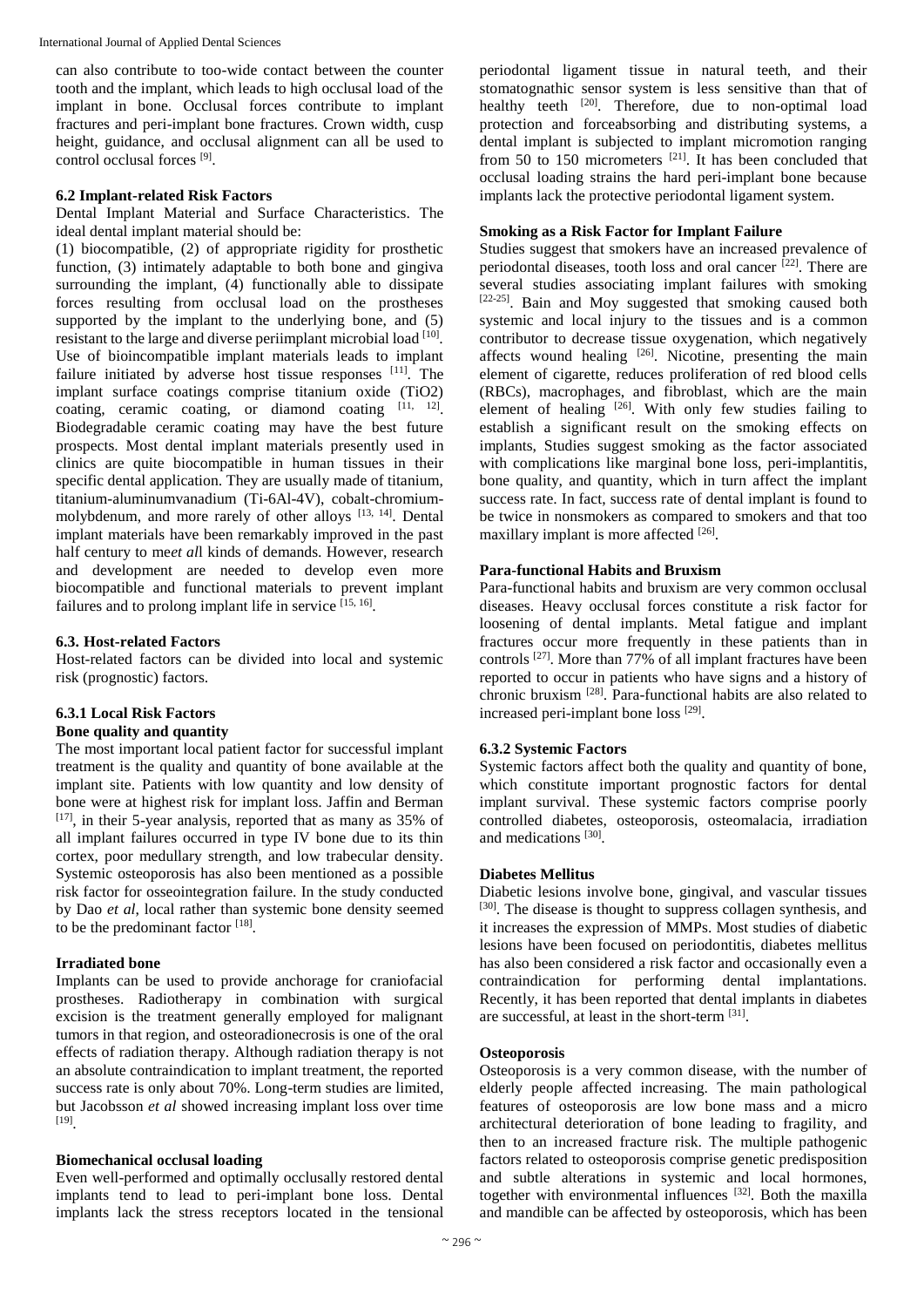considered a risk factor for implant failures and periodontal diseases. Implants in osteoporosis have been successful in the short-term, but long-term results have not been reported.

#### **Medication and Irradiation**

Some medications widely used in clinics cause bone loss. In particular, glucocorticosteroids cause iatrogenic osteoporosis by increasing bone resorption via stimulation of osteoclastogenesis [33]. Other drugs with deleterious effects on bone include chemotherapeutic agents, such as doxorubicin and methotrexate, which inhibit osteoblasts and diminish bone formation. Implants are often used in cancer-surgery patients.

### **Age**

Theoretically, patients with increased age will have more systemic health problems, but there is no scientific evidence correlating old age with implant failure.

#### **7. Methods of implant removal**

A mobile implant may easily be removed by rotating it counter clockwise using a driver, counter-torque ratchet technique (CTRT), or forceps. Rotating with minimum luxation allows reduced trauma and damage to the surrounding bone and soft tissue. Methods of immobile implant removal include: use of counter torque ratchets, screw removal devices, piezo tips, high-speed burs, elevators, forceps and trephine burs. The CTRT is the least invasive technique for removing an implant without damaging surrounding structures. The use of CTRT should be considered only if the implant is able to be engaged and reverse-torqued until mobile. The reverse screw technique (RST) is indicated in the removal of a fractured implant when the connection is damaged or in the removal of an external connection implant when the ratchet cannot be engaged to use the CTRT. Piezo tips and high speed burs can be used in conditions where CTRT and RST are not useful to loosen the abutment [1].

#### **8. Treatment alternatives following removal of failed implants**

The literature pertaining to treatment alternatives following the loss of dental implants could best be described as negligible. The decision as to which of these alternatives should be selected is complex and involves both biologic and mechanical considerations, as well as psychological aspects with financial considerations being a silent partner. The treatment of choice should be a team decision with the surgeon, restoring clinician and patient having an equal say in the final outcome [1] .

### **9. Conclusion**

The various studies done on each of these failures and how to prevent these failures have been discussed too. Failure of implant has a multifactor dimension. Often many factors come together to cause the ultimate failure of the implant. One needs to identify the cause not just to treat the present condition but also as a learning experience for future treatments. Proper data collection, patient feedback, and accurate diagnostic tool will help point out the reason for failure. An early intervention is always possible if regular check-up are undertaken.

#### **10. References**

1. National institutes of health consensus Statement. Dental Implants: Benefit and Risk, 1978. Available from: http:// consensus.nih.gov/1978/1978DentalImplants003html.htm

- 2. Albrektsson T, Zarb G, Worthington P, Eriksson AR. The long- term efficacy of currently used dental implants: a review and proposed criteria of success. Int J Oral Maxillofac Implants. 1986; 1(1):11-25.
- 3. Iacono VJ. Committee on research, science and therapy, the American academy of periodontology. Dental implants in periodontal therapy. J Periodontol. 2000; 71(12):1934-1942.
- 4. Smith DE, Zarb GA. Criteria for success of osseointegrated endosseous implants. J Prosthet Dent. 1986; 62(5):567-572.
- 5. O'Roark WL. Improving implant survival rates by using a new method of at risk analysis. Int J Oral Implantol. 1991; 8(1):31-57.
- 6. Esposito M, Hirsch JM, Lekholm U, Thomsen P. Biological factors contributing to failures of osseointegrated oral implants. II. Etiopathogenesis. Eur J Oral Sci. 1998; 106(3):721-764.
- 7. Askary AS, Meffert RM, Griffin T. Why do dental implants fail? Part I. Implant Dent. 1999; 8(2):173-185.
- 8. Abouzgia MB, James DF. Temperature rise during drilling through bone. Int J Oral Maxillofac Implants. 1997; 12(3):342-353.
- 9. Ericsson I, Nilner K. Early functional loading using Brane- mark dental implants. Int J Periodontics Restorative Dent. 2002; 22(1):9-19.
- 10. Albrektsson T. Is surgical skill more important for clinical success than changes in implant hardware? Clin Implant Dent Relat Res. 2001; 3(4):174-175.
- 11. O'Mahony A, Bowles Q, Woolsey G, Robinson SJ, Spencer P. Stress distribution in the single unit osseointegrated dental implant: finite element analyses of axial and off-axial loading. Implant Dent 2000; 9(3):207-218.
- 12. O'Sullivan D, Sennerby L, Meredith N. Measurements comparing the initial stability of five designs of dental implants: a human cadaver study. Clin Implant Dent Relat Res. 2000; 2(2):85-92.
- 13. Santavirta S, Nordstrom D, Ylinen P, Konttinen YT, Silvennoinen T, Rokkanen P. Biocompatibility of hydroxy- apatite-coated hip prostheses. Arch Orthop Trauma Surg. 1991; 110(6):288-292.
- 14. Aspenberg P, Anttila A, Konttinen YT, Lappalainen R, Goodman SB, Nordsletten L *et al*. Benign response to particles of diamond and SiC: bone chamber studies of new joint replacement coating materials in rabbits. Biomaterials. 1996; 17(8):807-812.
- 15. Lacefield WR. Hydroxyapatite coatings. Ann N Y AcadSci. 1988; 523:72-80.
- 16. Lumbikanonda N, Sammons R. Bone cell attachment to dental implants of different surface characteristics. Int J Oral Maxillofac Implants. 2001; 16(5):627-636.
- 17. Salama H, Salama MA, Li TF, Garber DA, Adar P. Treatment planning 2000: an esthetically oriented revision of the original implant protocol. J Esthet Dent. 1997; 9(2):55-67.
- 18. Garber DA. The esthetic dental implant: letting restoration be the guide. J Am Dent Assoc. 1996; 22(1):45-50.
- 19. Jaffin RA, Berman CL. The excessive loss of Branemark fixtures in type IV bone: a 5-year analysis. J Periodontol. 1991; 62(1):2-4.
- 20. Dao TT, Anderson JD, Zarb GA. Is osteoporosis a risk factor for osseointegration of dental implants? Int J Oral